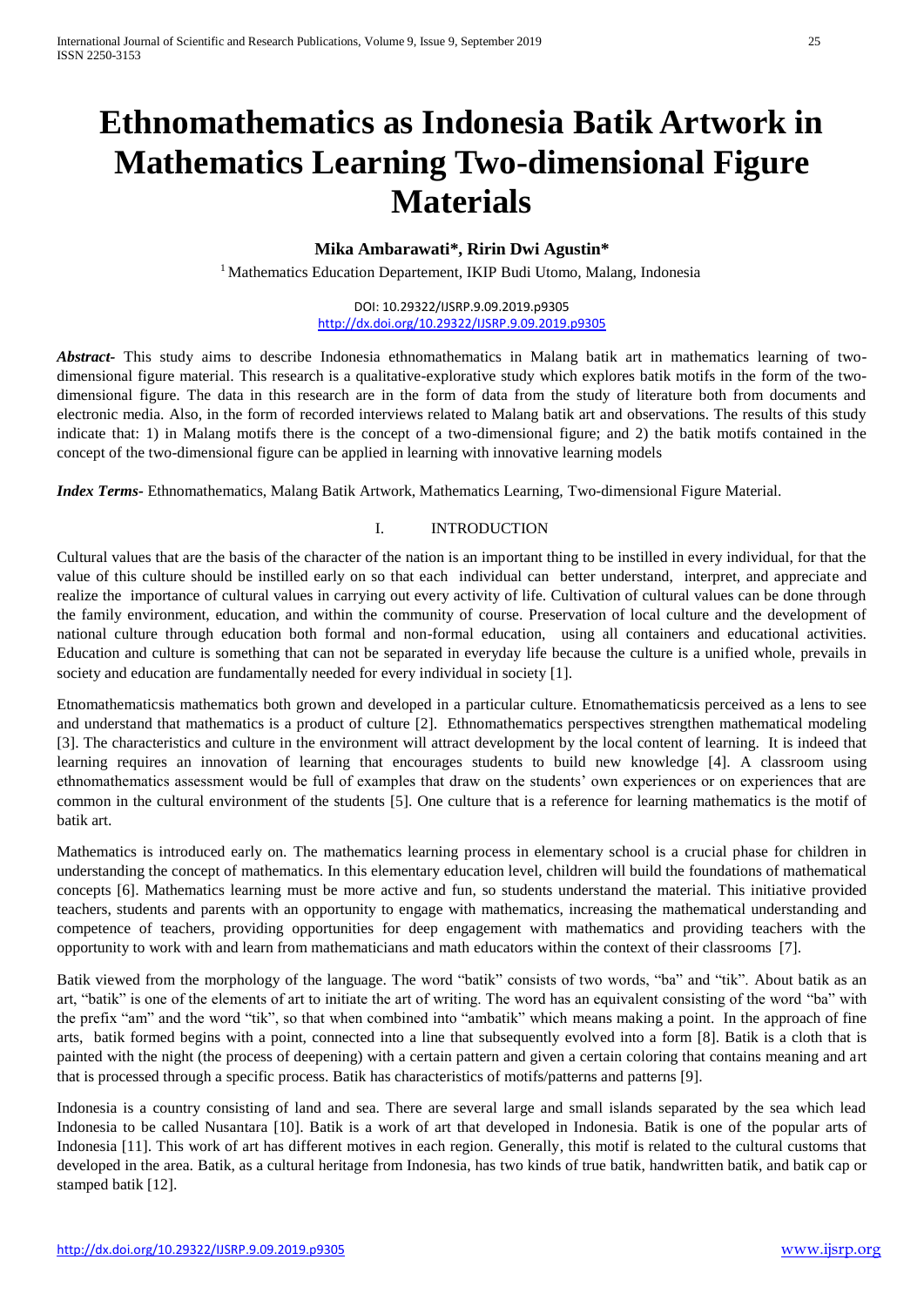International Journal of Scientific and Research Publications, Volume 9, Issue 9, September 2019 26 ISSN 2250-3153

Malang batik motifs have many types. One of them is batik which has a flat motif. The motifs and forms of flat shapes can be applied in mathematics learning. Learning mathematics is closely related to problem-solving. For example, solving problems in a flat wake. Problems in solving mathematic problems result in various ideas from different experts to solve problems which are expressed in models of problem-solving, and one of the experts is George Polya. In 1957, he succeeded in applying the mathematic model for solving problems. This model is called the Polya method. According to Polya, in solving mathematic problems, four stages may be made: understanding the problem, planning strategies for problem-solving, carrying out the problem and looking back the obtained result [13].

Problem-solving is one part of the mathematics curriculum which is very important because, in the process of learning and completion, students may gain experience using the knowledge and skills that have been previously owned [14]. Also, solving problems requires critical thinking processes. The ability to select and analyze the relevant information is known as critical thinking [15]. Critical thinking is sometimes referred to as 'critic-creative thinking [16]. One of the steps to solve problems with the process of critical thinking is raised by White. As stated by White, there are 4 phases in solving problems, namely introduction, evaluation analysis, and alternative solutions [17]. This means that critical thinking requires the use of various strategies to be able to produce a decision as a basis for taking action or belief [18].

The ability to think critically must be trained from an early age. As students progress into junior and senior high school, critical thinking skills, decision-making skills, and information gathering skills need to be taught [19]. Critical thinking is also an important goal of education within the schooling sector [20]. Batik artworks by sharing beautiful motifs. Its application in learning mathematics provides new innovations. The Malang batik motif in this flat figure is an example of its application. The two-dimensional figure is a flat area that is bounded by straight lines or curved lines. a plane that is bounded by a straight line or curved line.

### II. METHODS

This research is qualitative-explorative research that is exploring batik motifs in the form of the two-dimensional figure. He purpose of qualitative research is to describe and interpret issues or phenomena systematically from the point of view of the individual or population being studied, and to generate new concepts and theories [21]. This research was conducted at Savana Batik Malang. The expansion in the form of shapes that can be used in learning. The approach used is the ethnographic approach, which is an empirical and theoretical approach. The object in this study is the type of Malang batik art motifs related to flat arising.

The data in this research are in the form of data from the study of literature both from documents and electronic media. In addition, in the form of recorded interviews related to Malang batik artworks and observations. As for the question has to be clearly explained. "Clearly explained" means that it is necessary to make every part of the question as explicit as possible [22]. This research is a qualitative study so that researchers act as the main instruments for collecting data and information needed by researchers. In addition to the main instrument, it is then integrated with the auxiliary instrument, namely the field notes, interview guidelines, observation guidelines, and documentation.

### III. RESULT AND DISCUSSION

The city of Malang is a city located in East Java Province. The second-largest city after Surabaya City in East Java Province. The city was founded during the Kanjuruan Kingdom and is located on a plateau of 145.28 km2. which is located in the middle of Malang Regency. Together with Batu City and Malang Regency, Malang City is part of a regional unit known as Malang Raya.

Malang City has a variety of people from various ethnic groups and cultures. The population of Malang city reaches 895. Three hundred eighty-seven people with Javanese majority, followed by Madura. When viewed from culture, Malang is included in the area culture. The culture that developed also varied. For example, batik that developed in Malang has many motifs beautifully. Generally, the motive is influenced by the cultural development that develops around. There are Malang batik motifs related to mathematics. Usually called by the name ethnomathematics. Poor batik motifs that are sought application is the material to get up flat. However, in this article, the shapes presented are only circles, triangles and rhombus.

### *A. Malang Batik Artwork*

Malang Batik is commonly called Malangan Batik, Malang Batik is not as famous as another batik in East Java, but the beauty of Malang Batik is not inferior to other regions, both from its own unique and unique batik style or from its coloring. For example, the batik motif of the Malangan mask is a mask dance of the Malang area, which is painted attractively on the batik cloth.

Also, there is poncokusumo batik that develops in Malang. Poncokusumo batik is a lung-patterned batik created by a part of the Poncokusumo Village community who put forward the chrysanthemum or chrysanthemum motif as the central motif element combined with other ornaments in the form of masks and lyrical. Poncokusumo batik motif is one of the biodiversity in the Poncokusumo village in the form of the existence of Seruni flowers as one of the plants cultivated by the community.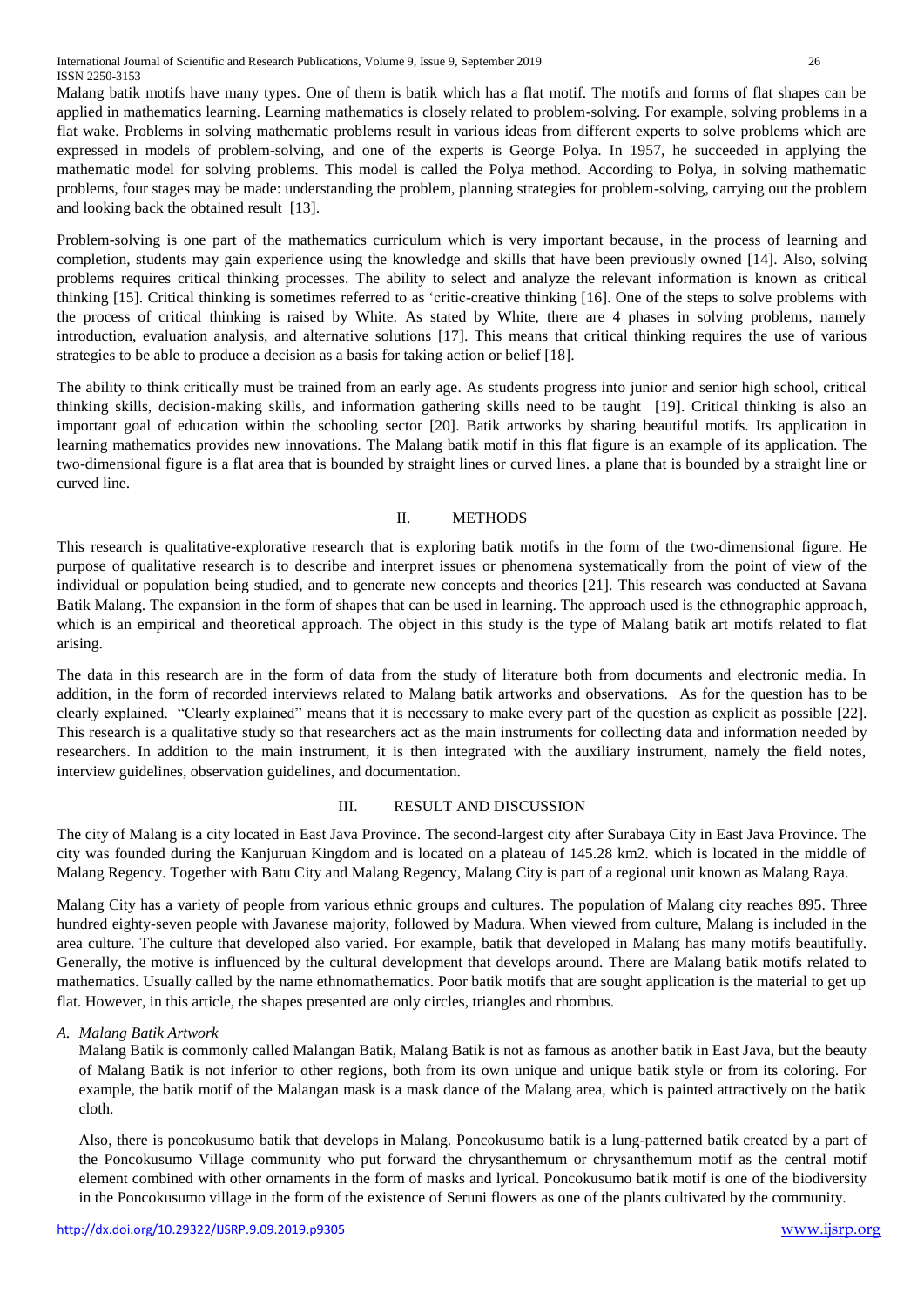International Journal of Scientific and Research Publication, Volume X, Issue X, Month 2019 ISSN 2250-3153





Fig. 1 Batik Mask Handmade Motif Fig. 2 Typical Batik Chrysanthemum Poncokusumo

The existence of a mask ornament that is integrated into the Poncokusumo batik creation is the preservation of one of the works of art that have become one of the icons of Malang district. The lyrical motif in Poncokusumo batik as the meaning is resilience and endurance in living life. The batik motif in Malang is divided from its geographical location. In the Bromo Mountain motif, classic batik with triangles motifs, and the Malang mask batik motif there is the concept of building a triangle.





Fig. 3 Batik Motif of Mount Bromo Fig. 4 Classic Batik with Isen-Isen Triangles

Malang City has many batik motifs that develop with the times. Kawung Batik is one of the batik patterns/motifs that has a long history of development in society. Batik Kawung is an old motif originating from the land of Java which is shaped like a pile arranged in four square corners. The Kawung batik motif is beautiful with charming geometric patterns. The motive turns out to have a deep story and contains elements of Javanese wisdom. In the Kawung motif below, there are concepts of square and rhombic shapes.



Fig. 5 Kawung Motif Batik Fig. 6 Kawung Motif Batik

*B. Ethnomathematics in Malang Batik Artwork*

In the batik artwork, there are mathematical concepts related to flat arising. The flat shape contained in the batik motif as follows.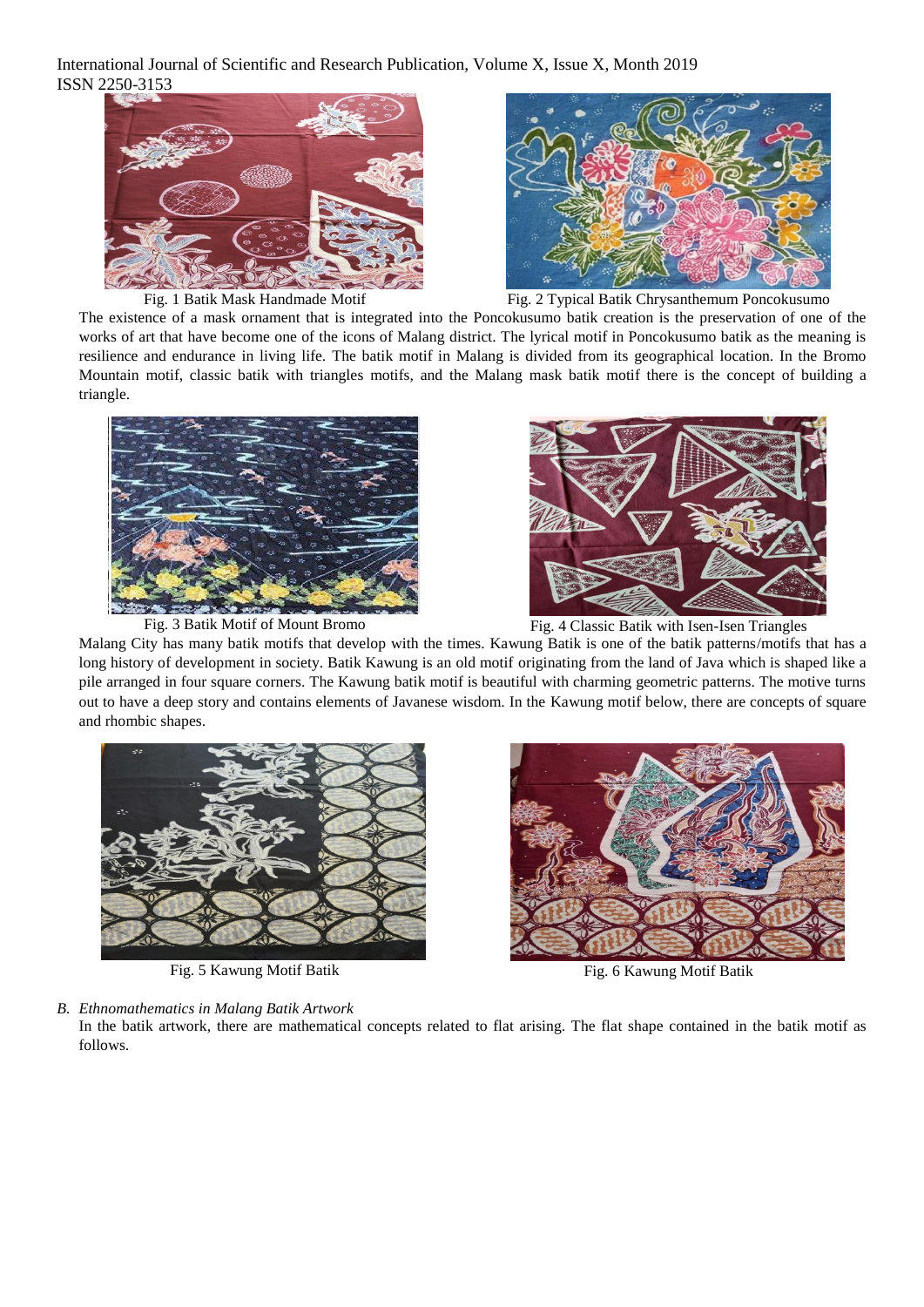International Journal of Scientific and Research Publications, Volume 9, Issue 9, September 2019 28 ISSN 2250-3153

1. Circles on Malang Batik Artwork (Batik motif mask and Batik Chrysanthemum motif)



Fig. 7 (a) Batik Motif Mask Handmade, and (b) circle



Fig. 8 (a) Batik Typical Chrysanthemum Poncokusumo Malang, and (b) circle

Based on the Malang mask stamp motif and Krisan Poncokusumo written batik motif, the concept of circle building is obtained. A circle is a flat shape that has a diameter and radius.

2. Triangle in Malang Batik Artwork

Batik Motifs of Mount Bromo, Classic Batik Motifs of Isen-Isen Triangles, and Batik Motif Mask



Motifs for Written Batik in Malang; and (c) Triangle

Based on the Malangan masked batik motifs, the Brom Brom Mountain motif, and the classic batik motifs with the triangle triangles above, the concept of triangles is obtained. A triangle is a flat figure bounded by three sides and has three angles.

3. Rhombus in Malang Artworks Kawung Motif Batik



Fig. 11 (a) Kawung Motif Batik; and (b) Rhombus

Based on the poor Kawung batik motif above, the concept of a rhombus is obtained. Rhombus is waking up with sides of the same size. The diagonals intersect perpendicularly and form a right angle, but the angle of the rhombus is not right elbows. Rhombus has two symmetry axes. The symmetry axis is the diagonals. Also, there are two folding symmetries and two rotary symmetries.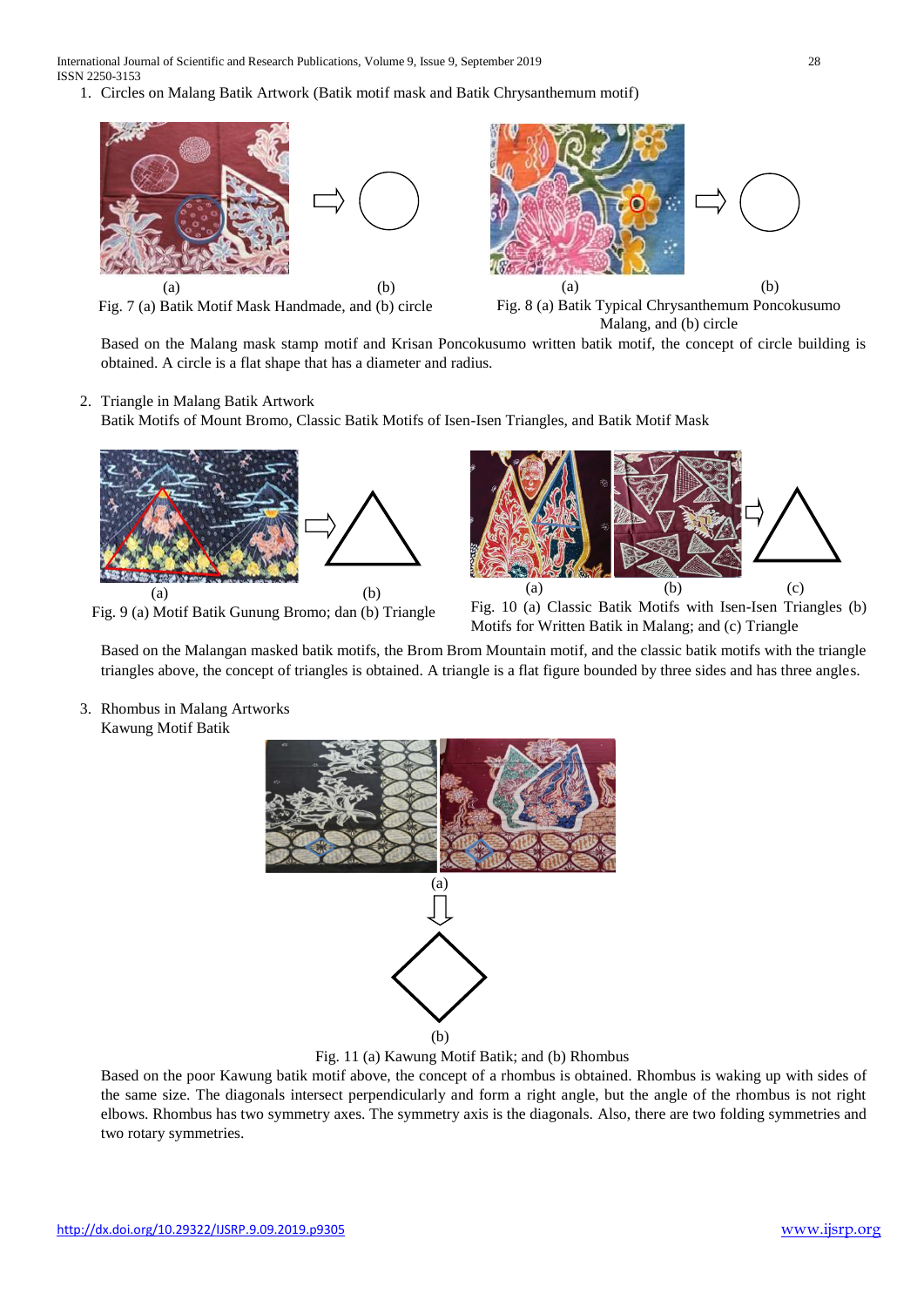International Journal of Scientific and Research Publications, Volume 9, Issue 9, September 2019 29 ISSN 2250-3153

4. Application of Circles in Malang Batik Motifs in Learning

Based on the concept of the circle described in the Malangan batik motifs, batik motifs can be used as an alternative in learning. The alternative batik motifs can be developed by teachers both for primary school learning, junior high school, and senior high school or equivalent. The following alternative steps for learning the concept of a circle.

a. Let's Observe

Choose batik motifs that have a circle concept in the image below. Can you describe the concept of the circle on the batik motif with your own sentence?



Fig. 12 (a) Batik Mask Handmade Malang Motif; (b) Batik Mask Handmade Malang Motif; and (c) Kawung Batik Motif b.Let's Try

Based on the concept of the circle on the batik motif you chose above, if known the radius of the circle is 7 cm. Determine the area and circumference of a circle?

c. Let's Analyze

Based on the concept of the circle on the batik motif you chose above, then explain according to your language.

- a. Does it have a symmetry axis?
- b. Does it have rotational symmetry?
- c. How to determine the diameter of a circle?
- d.Let's Conclude

Based on what was observed, the questions that were tried, and the questions that were analyzed, then what can you conclude?

The above problem is an example of a variety of questions from the concept of a circle in Malang batik artwork. To be more varied in the learning process, teachers can apply various innovative learning models.

### 5. Application of Triangles in Malang Batik Motifs in Learning

Based on the triangle concept that is explained in the Malangan batik motifs, batik motifs can be used as an alternative in the learning process. Alternative learning steps in the concept of a triangle, which will be discussed the steps in solving Polya's problem. Polya's steps consist of understanding the problem, planning a solution, implementing the plan, and reviewing the results as an example of the following problem.

a.Let's Understand the Problem

Choose batik motifs that have a Triangle concept in the image below. Can you understand the concept of a square on the batik motif and describe it with your own sentence?





 $(a)$  (b)

Fig. 13 (a) Motifs of Mount Bromo Batik; and (b) Malang Lotus Sulur Batik Motif

b.Let's Plan Solution to Problem

Based on the triangle concept on the batik motif you chose above if you know the circumference of the triangle is 30 cm. Determine the base and sloping sides of the triangle with the same length and sides?

Determine the area of the triangle with a height of 7 cm?

In the steps to plan for solving this problem, describe the formula needed from what is known to solve the problem above. The formula needed is the circumference and area of the triangle.

c.Let's Implement the Problem Solving Plan

Based on the triangle concept on the batik motive you chose above, then explain according to carrying out the problemsolving plan?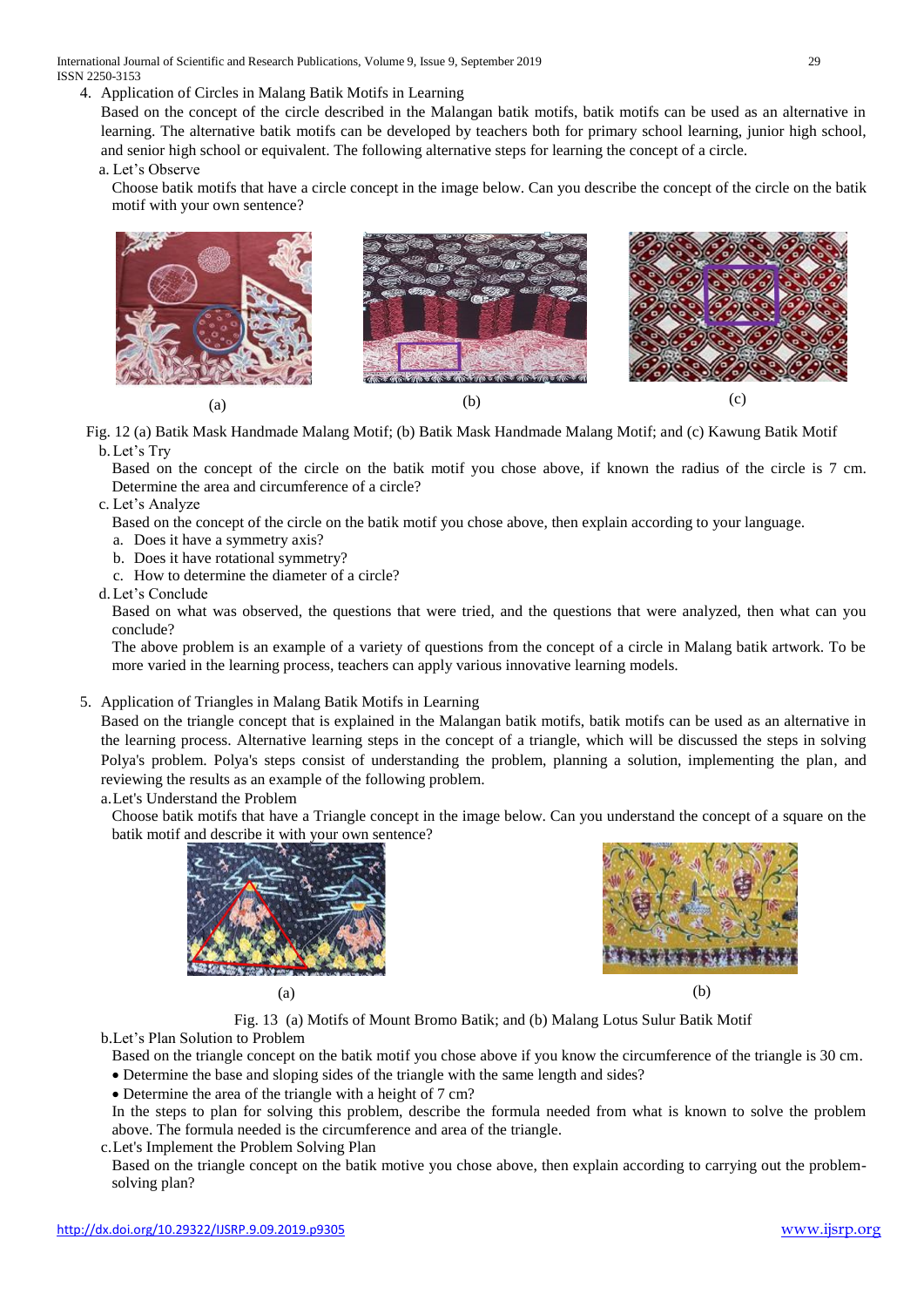In the steps of implementing this problem-solving plan look for the value for which the formula has been planned. The values sought in carrying out the problem-solving plan are the base side, the hypotenuse, and the area of the triangle.

d.Let's check the results again

Based on what is understood, plan problem solving, and carry out problem-solving plans, then double-check the results then you conclude with your own sentences?

The problem above is an example of a variety of questions with Polya's steps from the concept of building a triangle on Malang batik art. The learning process is more active and innovative with teachers able to develop various learning models.

6. Rhombus Applications in Malang Batik Motifs in Learning

The concept of diamonds contained in batik motifs in Malang can be applied in learning. Critical thinking steps can be an alternative problem. The stages of critical thinking have 4 phases, namely introduction, analysis, evaluation, and alternative solutions. Every phase there are indicators that must be achieved. a.Introduction Phase

Table 1 Introduction Phase

| Phase        | Indicator                                        |  |
|--------------|--------------------------------------------------|--|
| Introduction | Find information about the problem<br>$\vert$ 1) |  |
|              | Mention the question correctly                   |  |

| b.Analyze Phase |  |
|-----------------|--|
|-----------------|--|

| Phase           | Indicator                                                                |
|-----------------|--------------------------------------------------------------------------|
| <b>Analisis</b> | 1) Analyze information needed or not needed                              |
|                 | 2) Find the information needed to solve the problem                      |
|                 | 3) Solve Using relevant information or prior knowledge to solve problems |
|                 | 4) Explain the relationship of each information available                |
|                 | 5) Finding steps in solving problems                                     |
|                 | 6) Draw conclusions                                                      |

c.Evaluation Phase

### Table 3 Evaluation Phase

| Phase | Indicator                                                            |
|-------|----------------------------------------------------------------------|
|       | Evaluation $\vert 1$ ) Re-examine the results of the problem solving |

### d.Thinking About Alternatives Phase

| Table 4 Thinking About Alternatives Phase |                                                        |  |  |  |  |
|-------------------------------------------|--------------------------------------------------------|--|--|--|--|
| <b>Phase</b>                              | Indicator                                              |  |  |  |  |
| Thinking About Alternatives               | Find another step and solve another problem or answer  |  |  |  |  |
|                                           | Explain well the completion steps that have been found |  |  |  |  |
| $\mathbf{r}$                              |                                                        |  |  |  |  |

Based on the 4 phases of critical thinking above by having indicators in each phase. Here is an example of a problem. A kawung motif batik cut in the form of a diamond. The area of rhombus-shaped fabric is 162 cm2. The ratio of the diagonal lengths is 9: 4. Determine the shortest diagonal length?

## **Sub Questions**

- 1. Find information about the problem
	- What information is known from the problem?
- 2. Mention the question correctly What was asked about the problem?
- 3. Analyze information needed or not needed
	- In your opinion, what is the relationship between what is known from the problem and what is being asked?
- 4. Find the information needed to solve the problem
- Do you use everything you know to solve problems? Why?
- 5. Solve Using relevant information or prior knowledge to solve problems Is there a concept/theorem/ formula that you will use to solve the problem? If so, what concept /theorem/formula will you use?
- 6. Explain the relationship of each information available
	- Have you ever worked on a problem similar to this problem?

A note :

a.If yes, describe the completion steps you have taken?

b.If not, write down the planning sequence that you will use to solve the problem?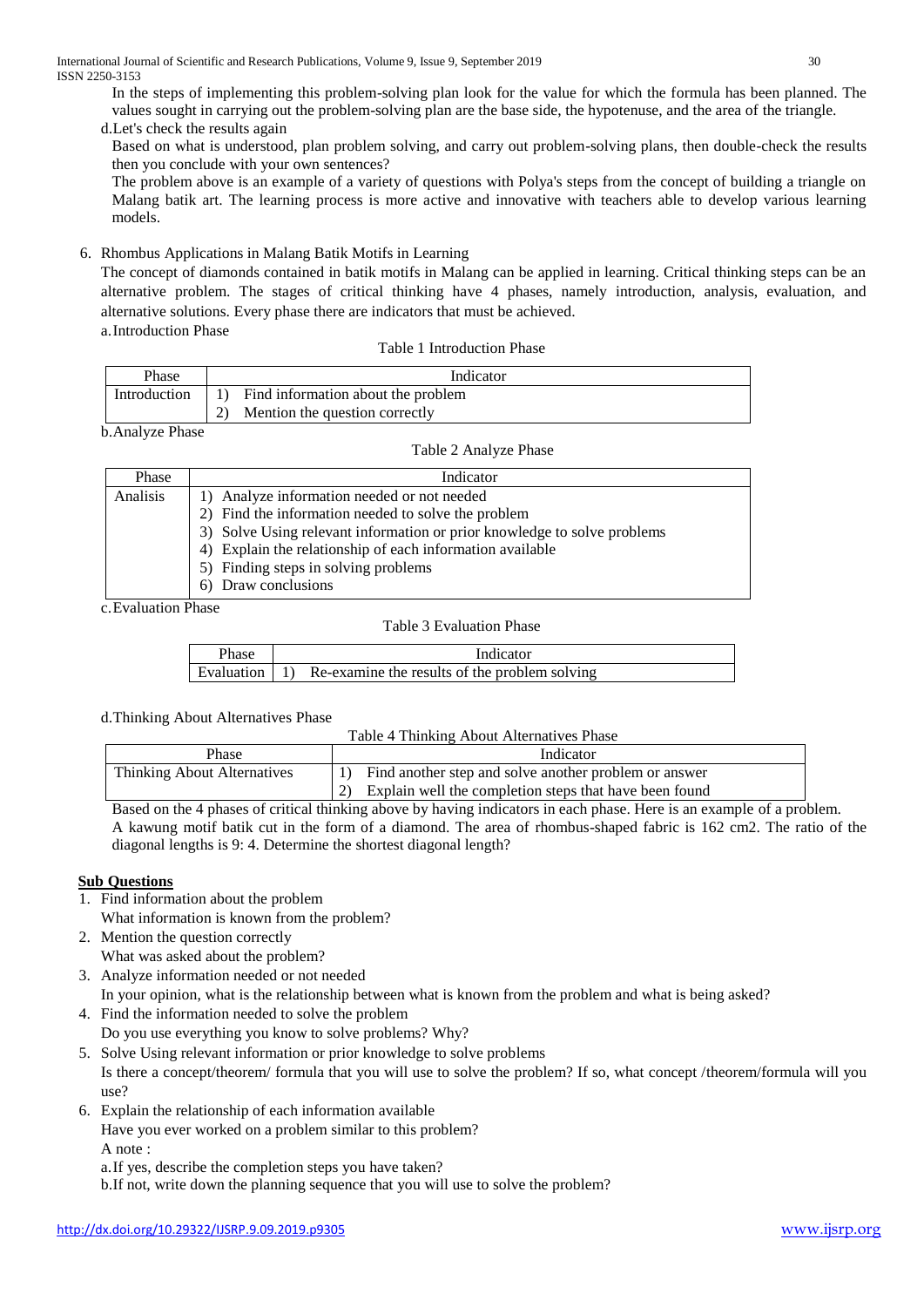International Journal of Scientific and Research Publications, Volume 9, Issue 9, September 2019 31 ISSN 2250-3153

- 7. Finding steps in solving problems and Draw conclusions Solve the problem based on the steps in number 6? And Conclude?
- 8. Re-examine the results of the problem solving, find another step and solve another problem or answer, and explain well the completion steps that have been found

Are there other ways to work on the problem?

A note:

a.If yes, describe the completion steps?

b. If not, why?

The questions above are an example of variations of questions with critical thinking phases of the concept of rhombus building in Malang batik art. So that the learning process is more fun the teacher can develop with various learning models.

### IV. CONCLUSION

Ethnomathematics in Malang batik art is an application of a two-dimensional figure. The two-dimensional figure is a flat area that is bounded by straight lines or curved lines Flat build is found in the exploration of Malang batik art. For example, the Kawung and Malang batik motifs have the concept of a two-dimensional figure. In addition, for example, in the poor mask motifs and the poncokusumo batik chrysanthemum motif, there is the concept of a circle. The concept of circles, triangles, and rhombus in poor batik motifs can be applied in mathematics learning. Especially with flat material. Thus, learning mathematics is more fun and more innovative. For example, these innovations solve problems with Polya's steps and critical thinking steps. Malang batik motifs can be used as an alternative source of learning for students. Students' knowledge becomes wider. In addition, teachers can design learning that is more innovative and creative.

### ACKNOWLEDGEMENTS

We would like to thank the Research and Service Center to the IKIP Budi Utomo community in Malang. In addition, Savana Malang batik and all parties who helped this research.

### REFERENCES

- [1] A. N. Romadoni, "the Ethnomatematics Aspects of Banjar Culture in," *Proc. 2017 Intenational Conf. Res. Educ.*, pp. 323–337, 2017.
- [2] A. Imswatama and D. Setiadi, "The Etnomathematics of Calculating An Auspicious Day Process In The Javanese Society as Mathematics Learning," in *The 4 th Internasional Symposium On Mathematics Education Innovation*, 2016, pp. 105– 111.
- [3] M. Rosa and D. C. Orey, "Polysemic interactions of etnomathematics: an overview," *ETD - Educ. Temática Digit.*, vol. 19, no. 3, pp. 589–621, 2017.
- [4] D. Z. & M. Setiyadi, "The Problem Based Learning Model with Etnomatematics Nuance by Using Traditional Games to Improve Problem Solving Ability," *J. Prim. Educ.*, vol. 7, no. 2, pp. 179–186, 2018.
- [5] S. Adam, "Ethnomathematical Ideas in the Curriculum," *Math. Educ. Res. J.*, vol. 16, no. 2, pp. 49–68, 2004.
- [6] L. Farokhah, A. Arisetyawan, and A. Jupri, "the Effect of Ethnomathematics-Based Savi (Somatic, Auditory, Visualization, Intelectually) Approach on Mathematical Communication Skill on Geometry in Elementary School," *IJAEDU- Int. E-Journal Adv. Educ.*, vol. III, no. 9, pp. 534–543, 2017.
- [7] S. Friesen and K. Francis-poscente, "Teaching and learning mathematics with Math Fair, Lesson Study and Classroom Mentorship," *TME*, vol. 11, no. 1, pp. 61–82, 2014.
- [8] I. Qiram, B. -, and G. Rubiono, "Batik Banyuwangi: Aesthetic and Technical Comparison of Coastal Batik," *Lekesan Interdiscip. J. Asia Pacific Arts*, vol. 1, no. 2, p. 79, 2018.
- [9] M. Puji Astuti, Erni; Yudi Purwoko, Riawan; & Wahyu Lintiya, "Bentuk Etnomatematika pada Batik Adipurwo dalam Pembelajran Pola Bilangan," *J. Math. Sci. Educ.*, vol. 1, no. 1, pp. 1–17, 2018.
- [10] A. A. P. Utomo, H. Joebagio, and D. Djono, "The Batik Latoh as the Result of Maritime Culture of Lasem Community," *Int. J. Multicult. Multireligious Underst.*, vol. 5, no. 3, p. 19, 2018.
- [11] A. Kristijanto, W. Handayani, and P. Anna Levi, "The Effectiveness of Anaerobic Baffled Reactor and Rotating Biological Contactor in Batik Wastewater Treatment," *Makara J. Technol.*, vol. 15, no. 2, pp. 168–172, 2012.
- [12] N. Yunari, E. M. Yuniarno, and M. H. Purnomo, "Indonesian Batik Image Classification Using Statistical Texture Feature Extraction Gray Level Co-occurrence Matrix ( GLCM ) and Learning Vector Quantization ( LVQ )," *J. Telecommun. Electron. Comput. Eng.*, vol. 10, no. 2–3, pp. 67–71, 2018.
- [13] A. In'am, "The implementation of the Polya method in solving Euclidean geometry problems," *Int. Educ. Stud.*, vol. 7, no. 7, pp. 149–158, 2014.
- [14] F. Astutik, "DLPS (Double Loop Problem Solving) Learning Model Establishing Ethnomathematics For Analyzing Capabilities Of Problem Solving," *Int. J. Educ. Res.*, vol. 6, no. 7, pp. 191–196, 2018.
- [15] R. Handayani, "Students' Critical Thinking Skills in a Classroom Debate," *Lang. Lang. Teach. J.*, vol. 19, no. 02, pp. 132–140, 2017.
- [16] M. Karakoç, "The Significance Of Critical Thinking Ability In Terms Of Education," *Int. J. Humanit. Soc. Sci.*, vol. 6, no. 7, pp. 81–84, 2016.